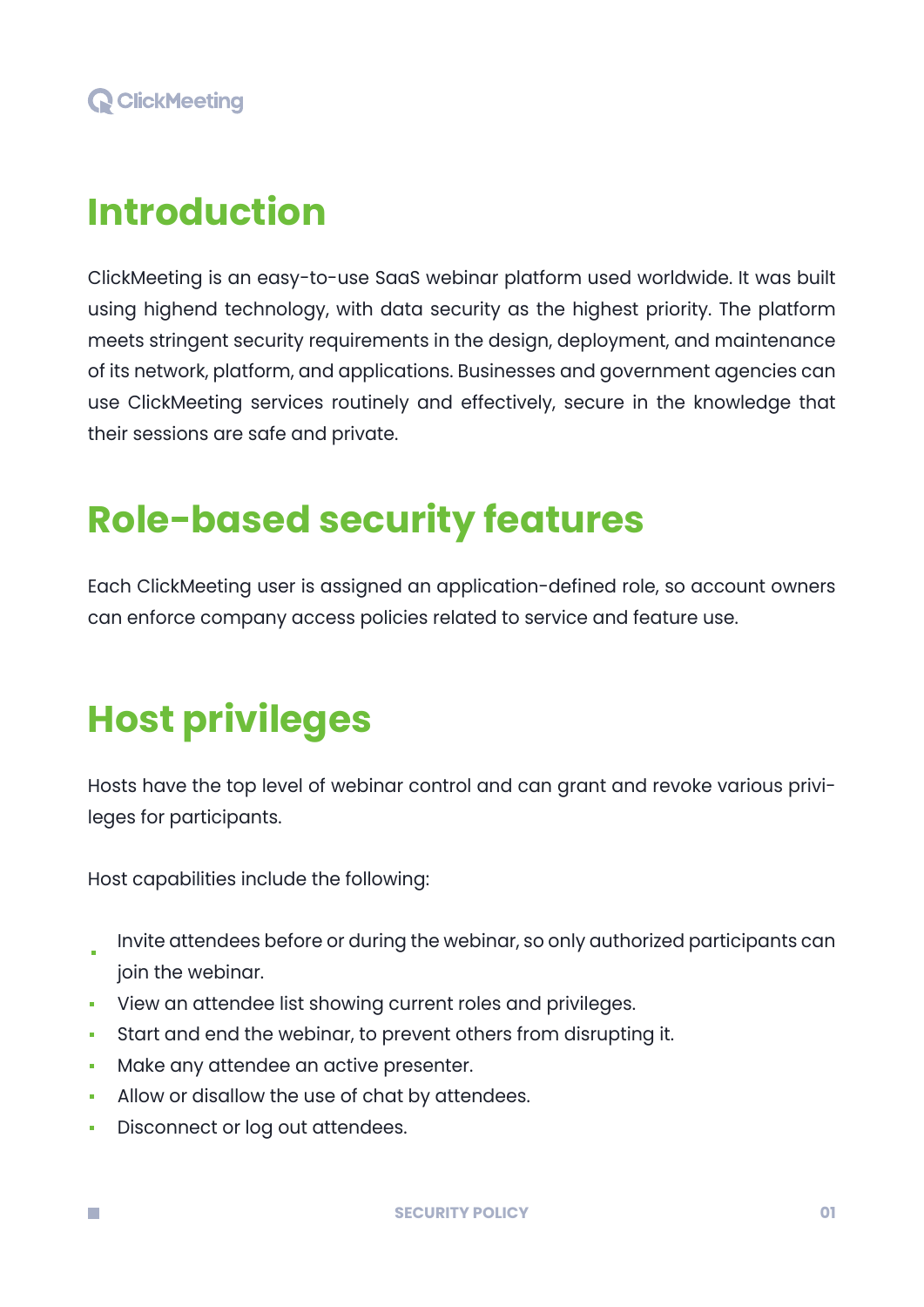Transfer the host role to another attendee so the webinar can continue if the host must leave. (Once an attendee becomes a host, this privilege cannot be revoked.)

## **Presenter privileges**

A presenter shares content with the attendees. Any webinar attendee may be granted the role of active presenter.

Presenters have the following capabilities:

- Upload chosen documents to a webinar room and show them to attendees,  $\blacksquare$ without displaying all your files and folders from your computer.
- Grant or revoke remote keyboard and mouse control to another attendee, to facilitate efficient communication through desktop interaction.
- Designate an attendee as a presenter, allowing a flexible, dynamic flow.

The difference between Host and Presenter is that the Host has the ultimate control over the account panel and webinar room. He can invite attendees, presenters, schedule and run webinars or online meetings, and control attendees data and billing details. Presenter, however, can only run an event (after being designated by a Host), with no access to the account panel or billing details.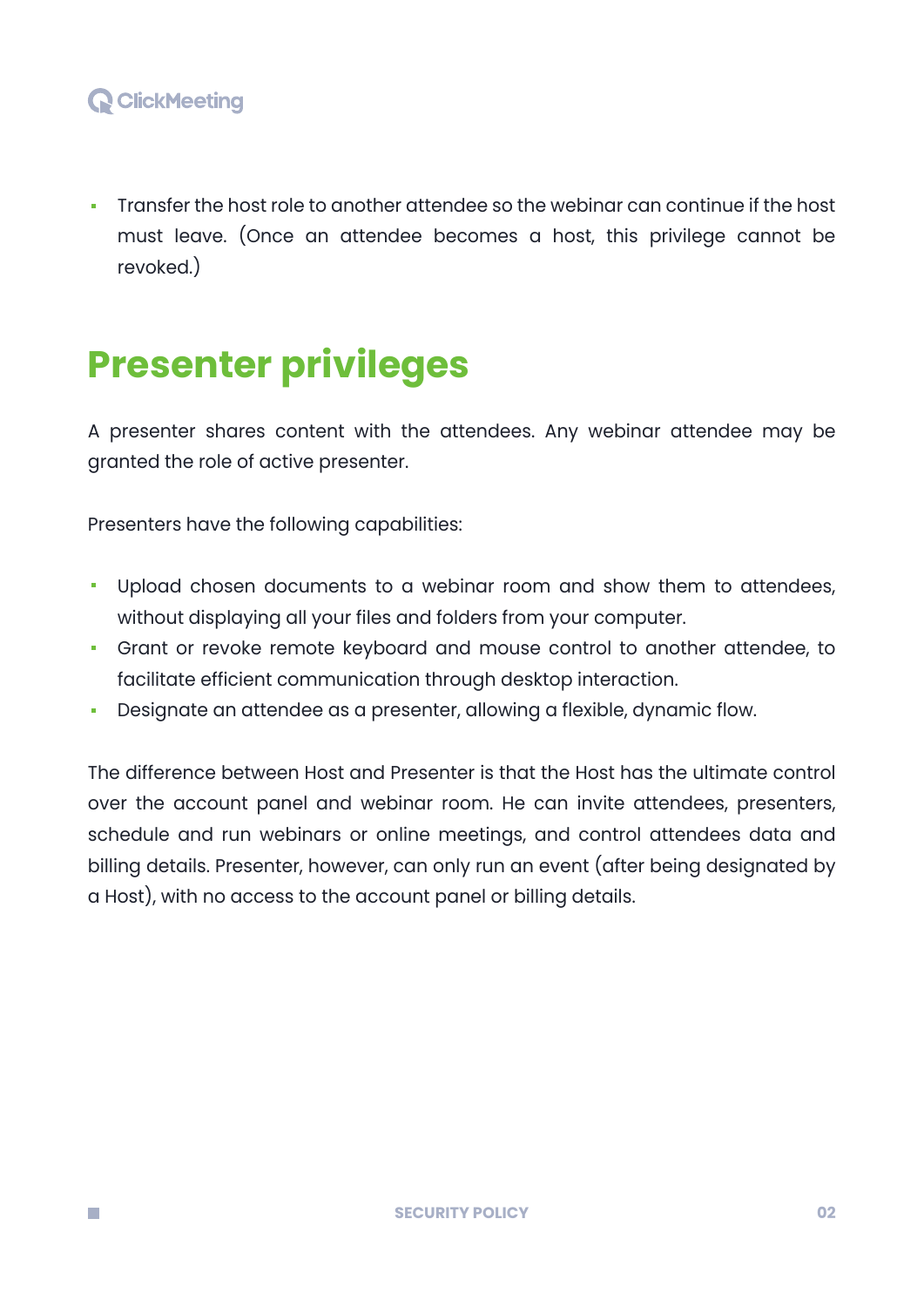#### **Q** ClickMeeting

# **Attendee privileges**

Users with the attendee role have the following privileges:

- Join any webinar they've been invited to.
- View the presentation content unless the presenter has paused or disabled it.
- If granted, remotely control the presenter's keyboard and mouse. (Remote control privileges are automatically revoked whenever the presenter moves his mouse.)
- Use chat to send text messages to all other attendees. (Chat may be disabled or moderated by the host or presenter.)
- **Leave a webinar at any time.**

With basic access rights and privileges on assigned roles, webinars have the flexibility to facilitate interaction between attendees without compromising control or visibility.

Hosts can easily add attendees or change the presenter as needed throughout the webinar. Presenters remain in complete control of their desktops, and hosts have everything required to manage the webinar effectively.

# **Multi-user privileges**

m.

The multi-user feature allows you to have multiple users on the same account.

With the multi-user feature, the account owner can:

Enable co-workers, employees, or contractors to log into the account using their own credentials.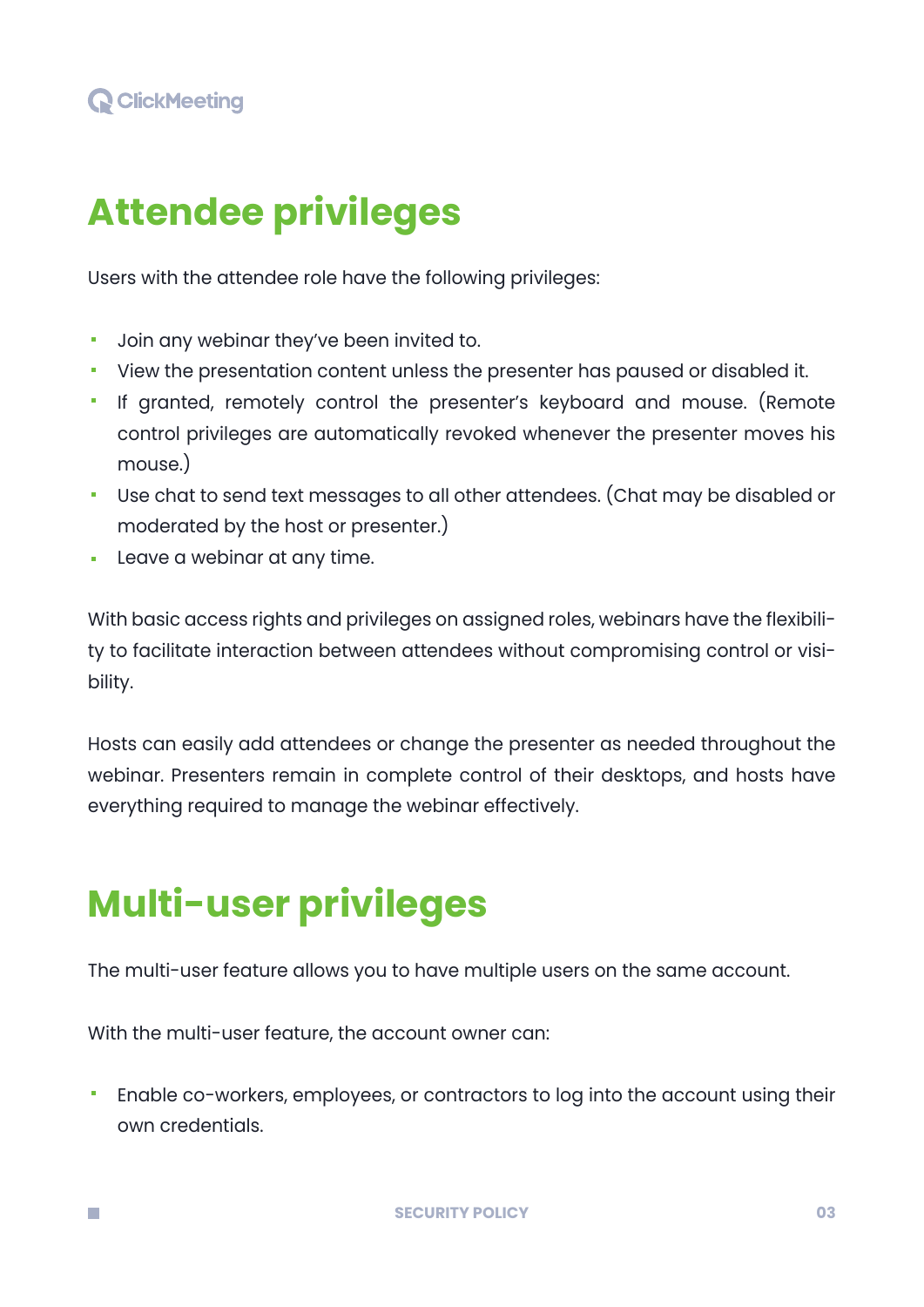#### **Q** ClickMeeting

- Enable multiple users to create and host many events under one account.
- Grant access to selected employees while staying in control of the company account.
- Ensure the consistency of account credentials and avoid unexpected password changes.
- Control the brand consistency in all customizable elements created by other users.
- Retain sole control of billing decisions to get the company invoices under control.

#### Multi-user limitations:

- Multiple users of the company webinar account are not allowed to host more than one event at the same time. To be able to do that, the account owner needs to purchase an Additional Room Session in the account add-ons.
- Multiple users cannot handle company invoices on their own.
- To empower a user with privacy and more independence, the account owner needs to purchase a subaccount (or multiple subaccounts). Each person gets their own storage space and recording time allowances. They can also keep their files and information private.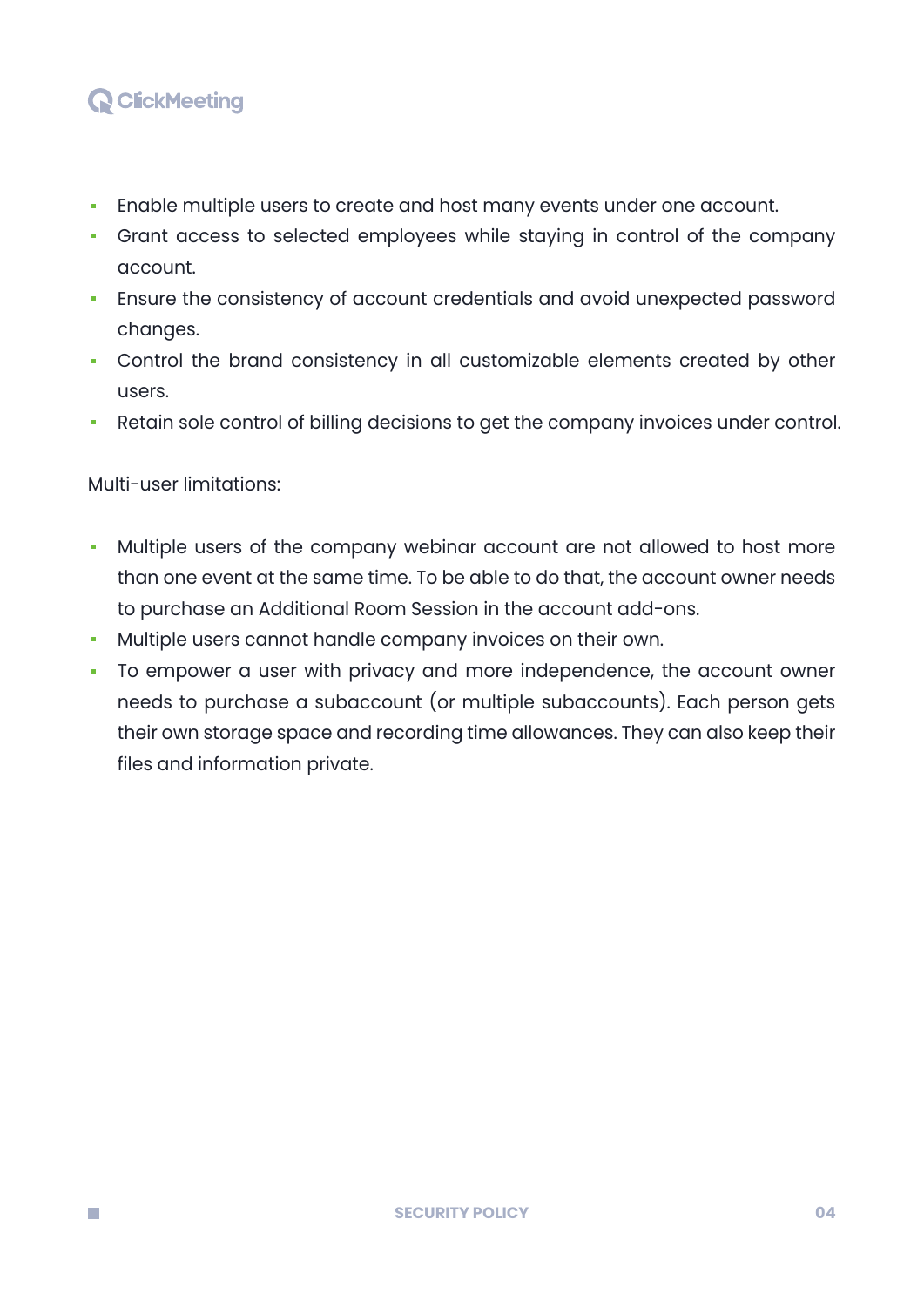m.

## **Secured Data Centers**

ClickMeeting offers a global infrastructure that includes:

1. Data Centers (which store personal data given to us by clients acting as data administrators, as well as their files and recordings) located in DE, FR, PL and RU (in the latter case, exclusively within the scope of data and files entrusted to us by Russian customers). For a detailed list of subprocessors to whom CM entrusts the processing of personal data, visit:

[https://knowledge.clickmeeting.com/uploads/2020/06/2020.09.Sub-contractro](https://knowledge.clickmeeting.com/uploads/2020/06/2020.09.Sub-contractros_list_EN.pdf) s\_list\_EN.pdf

2. Other servers (access servers, not storing data) located in PL, DE, FR, NL, US, HG, SG, UK, BR, RU and CA.

We have a number of independent server service providers in order to ensure the best possible performance and safety. These services are delivered from various regions of the world. We monitor our infrastructure and respond to emergencies 24/7. You can check the status at any given moment at status.clickmeeting.com.

At ClickMeeting we maintain security status consistent with industry standards. For detailed information regarding the applied safeguards, visit: [https://www.ssl](https://www.ssllabs.com/ssltest/analyze.html?d=clickmeeting.com)[labs.com/ssltest/analyze.html?d=clickmeeting.com](https://www.ssllabs.com/ssltest/analyze.html?d=clickmeeting.com)

We offer alternative procedures and server rooms in case of attacks and emergencies. In case of an emergency on any of the servers, customers from the defective server are directed to another server in order to ensure the continuity of platform operations.

ClickMeeting periodically carries out automatic penetration tests and conducts a public program called BugBounty.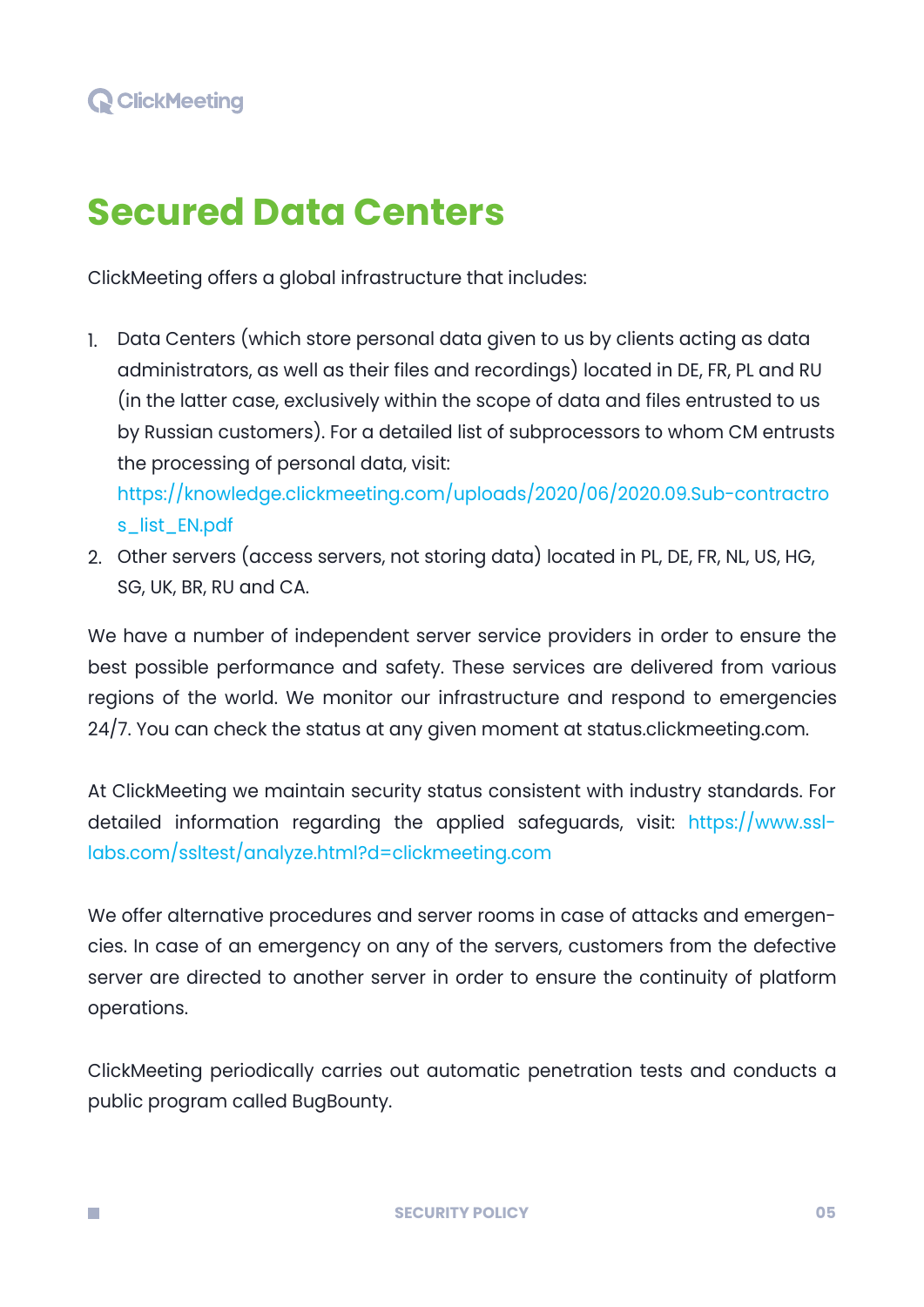#### **Q** ClickMeeting

We also offer an SSO service. It is only available on Enterprise plans, upon contacting the Sales Department.

For more information regarding technical and organizational security measures applied by ClickMeeting, visit: [https://knowledge.clickmeeting.com/uploads/2020/03/2020.02.21.Tech\\_.and\\_.Org](https://knowledge.clickmeeting.com/uploads/2020/03/2020.02.21.Tech_.and_.Org_.Measures.pdf)

\_.Measures.pdf

## **Security Personnel**

We have a dedicated security department that recommends and implements security procedures for ClickMeeting services and business operations. Our dedicated security department recommends and implements security procedures for ClickMeeting services and business operations.

Highly qualified security personnel receive ongoing training in all aspects of security to remain at the forefront of security innovation and meet the criteria for security accreditations.

Management of security-related features covers:

- Account management
- User account-management actions
- **Account creation**
- **Security policy**

- **Account passwords**
- **Strong account-password criteria**
- Webinar passwords a host can set a webinar password and optionally choose to include or exclude the password in the webinar invitation email.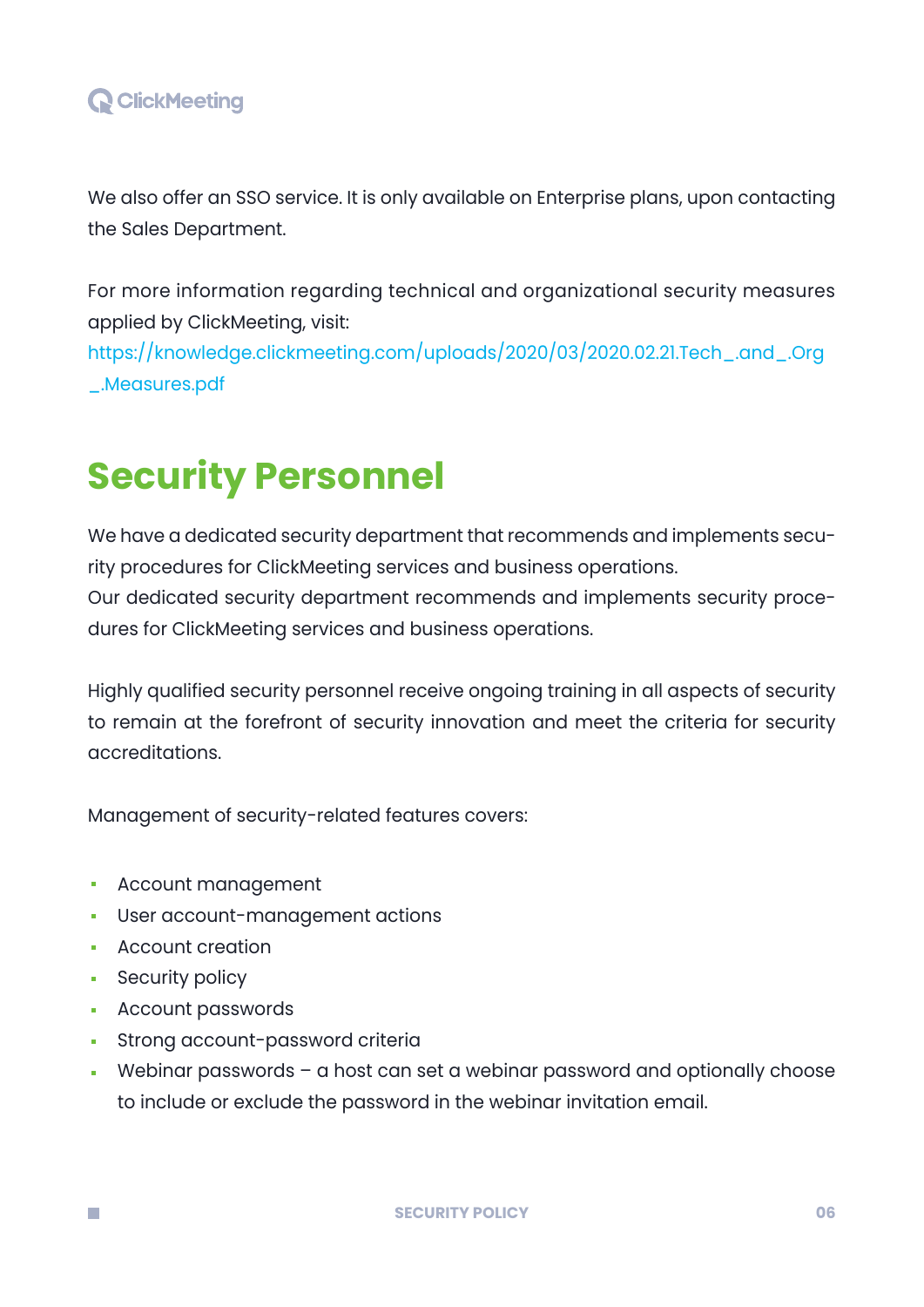### **Webinar room and account security features**

Role-based authorization depends on the ability to correctly identify and authenticate every user. ClickMeeting uses robust account and webinar authentication features to verify the identity of each host, presenter, and attendee.

### **Website account login**

To access an account on the ClickMeeting website, users must provide a valid email address and user account password. Passwords must consist of at least eight characters and include letters, numbers and non-alphanumeric characters.

Passwords stored in the service database are encrypted with salted SHA1 and checked using a cryptographically secured verifier that is highly resistant to dictionary attacks.

### **Authentication of webinar attendees**

ClickMeeting provides the following types of access to webinars:

- Password protected one webinar password for all attendees.
- Token protected  $-6$ -Character password (digits and/or letters) generated by
- ClickMeeting and unique for each participant.

m.

Registration with manual confirmation – Host approves or declines each registration. Webinar link is sent only to approved participants.